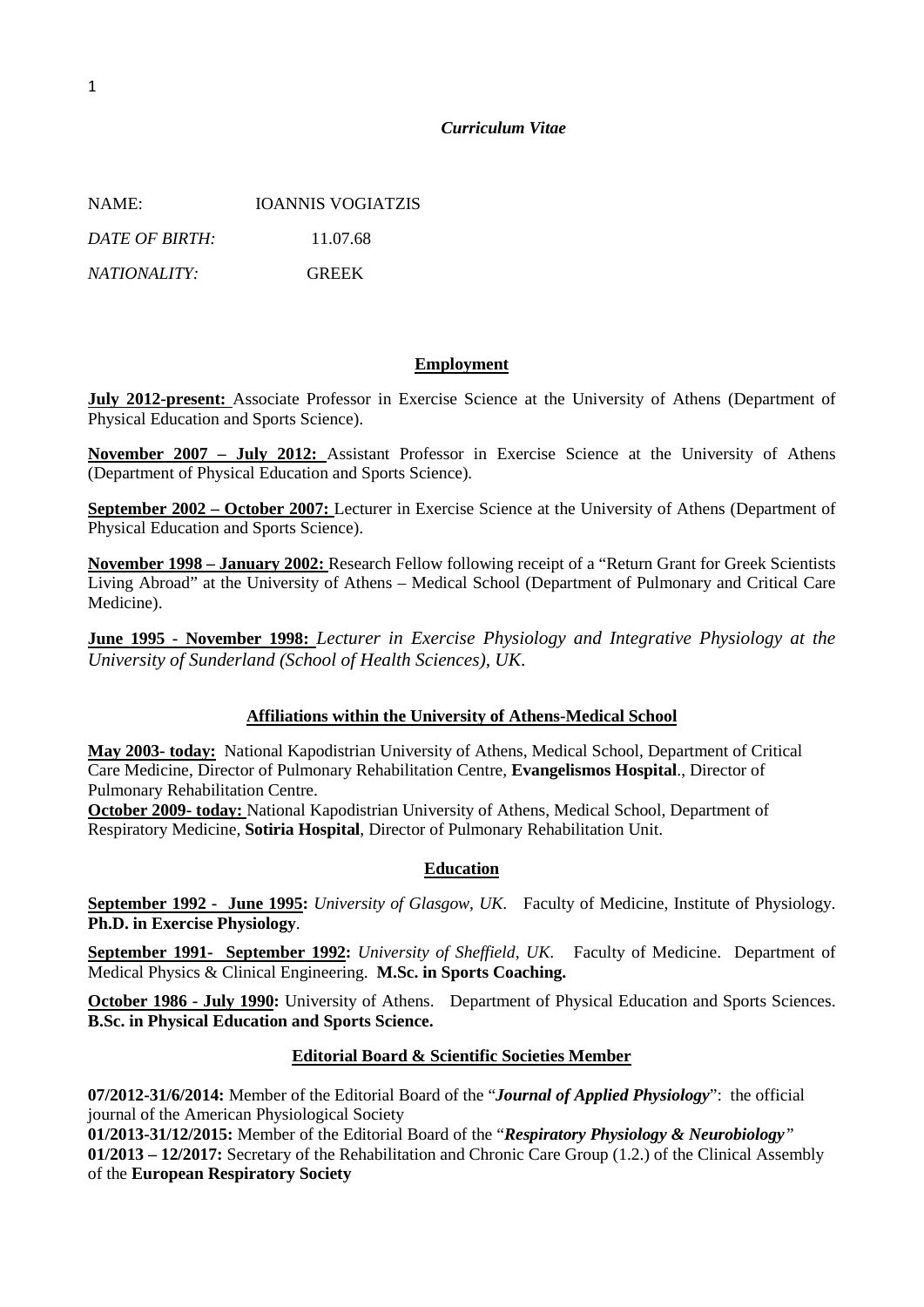## **Main research interests**

- i. *Factors limiting exercise capacity in patients with COPD*. Over the past 10 years the published work of the applicant has been focused on how dynamic hyperinflation, expiratory flow limitation, impaired cardiac output, competition for blood flow between respiratory and locomotor muscles and peripheral muscle abnormalities, limit exercise capacity in patients COPD and healthy people.
- ii. *Effects of pulmonary rehabilitation in patients with COPD*: In addition, the published work of the applicant over the last 15 years has been focused on the effects of exercise training on the degree of exercise-induced dynamic hyperinflation and on remodeling of peripheral muscle fibre phenotypical and gene expression characteristics in COPD.

# *Research Grants*

- 1. **Project title:** Home rehabilitation via telemonitoring of vital signs to prevent exacerbations in patients with Chronic Obstructive Pulmonary Disease (COPD**),** Co-operation frame: 1438\_10 **Acronym:** TELECARE **Source of funding:** General Secretariat of Research & Technology & European Commission **Role in the research team**: Principal investigator for the University of Athens. **Dates:** 2/1/2013– 31/1/2014
- 2. **Project title:** Physical Activity as a Crucial Patient Reported Outcome in COPD. Grant Agreement number: EC- Innovative Medicines Imitative Joint Undertaking IMI –JU -115011 **Acronym:** PROACTIVE **Source of funding:** European Directorate for Research; Innovative Medicines Imitative (IMI) **Role in the research team**: Principal investigator for Greek side on behalf of Thorax Foundation – Research Centre of Intensive and Thoracic Medicine. **Dates:** 1/9/2009 – 31/8/2014
- 3. **Project title:** "Supporting healthier and independent living for Chronic Patients and Elderly; Contract Nº 225025 **Acronym: NEXES Source of funding:** ICT policy support programme; PILOT TYPE B – ICT-PSP-PB **Role in the research team**: Principal investigator for Greek side on behalf of a SME "SANTAIR". **Dates:** 1/5/2008 – 31/5/2012
- 4. **Project title:** "A 24 week, randomized, double blind, placebo-controlled, multicenter study to evaluate the efficacy and safety of 18mcg of Tiotropium inhalations capsules administered oncedaily plus PRN Salbutamol VS placebo plus PRN Salbutamol in Chronic Obstructive Pulmonary Disease subjects naïve to maintenance therapy". **Source of funding**: *Pfizer*, Protocol number: A4471008/1067. **Role in the research team**: Co-Principle investigator **Dates:** 12/3/2009 – 15/9/2010
- 5. **Project title:** Effects of pulmonary rehabilitation on local muscle inflammation and insulin-like growth factor –I (IGF-I) in patients with chronic obstructive pulmonary disease. **Source of funding**: *Pfizer* Protocol number: GA 9000K5/2006. **Role in the research team**: Principal Investigator. **Dates:** 01/11/2006 – 31/3/ 2008
- 6. *Project title:* Respiratory kinematics during exercise in patients with severe COPD and agedmatched subjects. **Source of funding**: *Boehringer Ingelheim and Pfizer* , Protocol number: BI: 205.347/2005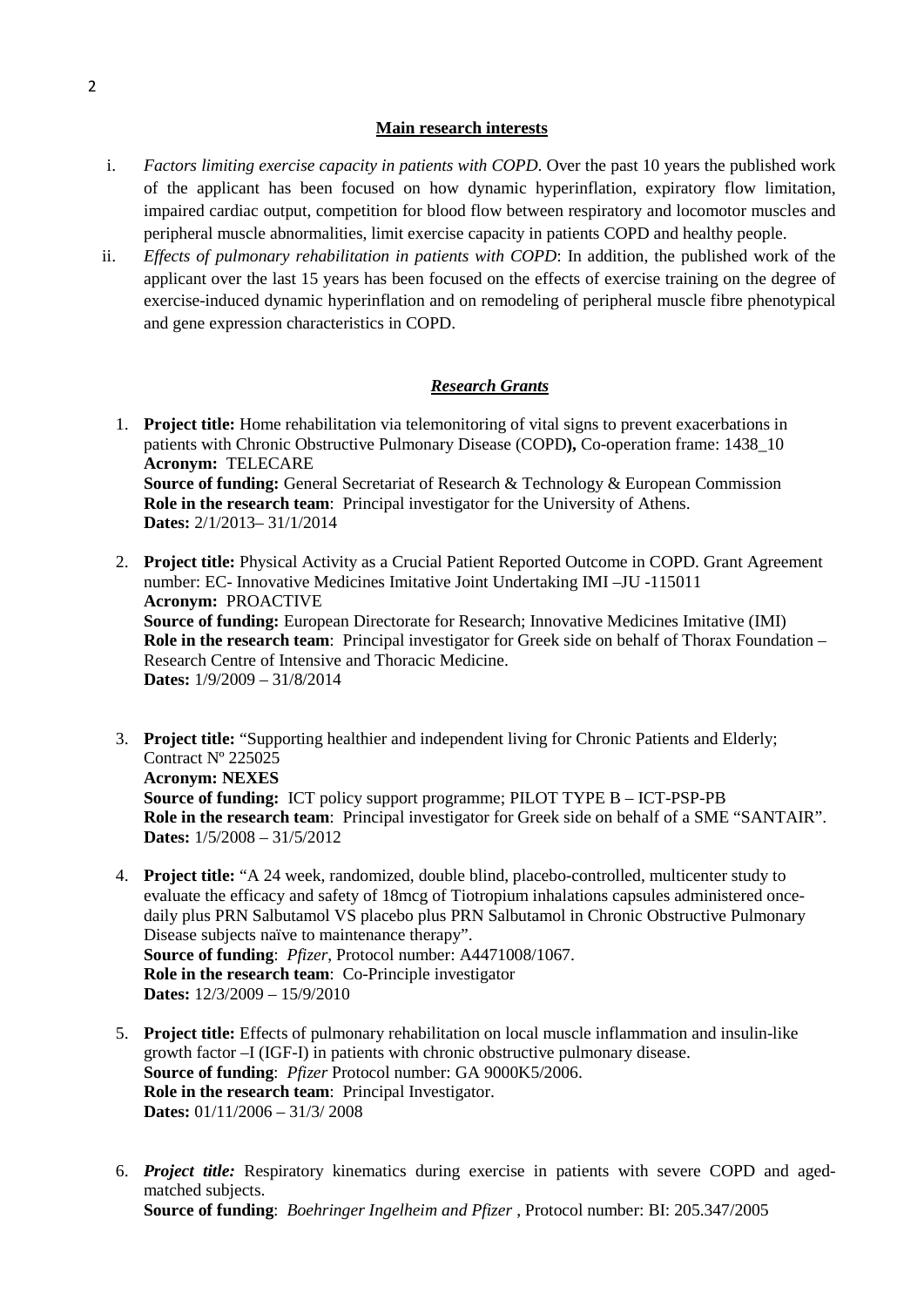**Role in the research team**: Principal Investigator. **Dates:** 01/9/2005 – 31/12/ 2005

- 7. *Project title:* Computed Aided Rehabilitation for Respiratory Diseases (CARED). **Source of funding:** European Commission – Research Directorate. Contract No: QLG5 – CT – 2002 – 00893. FP5: Quality of Life and management of living resources program. **Role in the research team**: Greek principal investigator under the auspices of Prof. Ch. Roussos **Dates:** 01/10/2002 – 01/10/2005
- 8. **Project title:** Rehabilitation Strategies in patients with chronic obstructive pulmonary disease. **Source of funding:** Greek General Secretariat of Research and Technology and the European Union's 4th Framework for Research and Development: "Return Grant to Greek Nationals Living Abroad". Host Organization: University of Athens Medical School, Department of Critical Care Medicine.

**Role in the research team:** Principal Investigator **Dates:** 01/01/1999 - 01/01/2002.

9. **Project title:** Evaluation of the benefits of long term rehabilitation strategies on physiological and psychosocial outcomes in patients with chronic obstructive pulmonary disease (COPD). **Source of funding:** Grants for Research and Development (R&D), Northern and Yorkshire Health Authority-NHS, UK **Role in the research team**: Principal Investigator **Dates:** 01/01/1997 - 01/01/1999.

# **Invitation from International Scientific Societies to contribute to Position Statements and Textbooks**

- $\checkmark$  2011-2012. American Thoracic Society/European Respiratory Society Official Statement on "**Pulmonary Rehabilitation for COPD patients**".
- 2012-2013. American Thoracic Society/European Respiratory Society Official Statement on "**Skeletal Muscle Dysfunction in COPD patients**". 2012. European Respiratory Society Official Statement on "**Physical activity in COPD patients**".
- $\checkmark$  2010. American Physiological Society, Physiological Reviews (Expansion of the existing *Textbook of Physiology"*. Series title: Exercise in health and disease, Section II: *Exercise Impairment in Chronic Disease*: Chapter title: "Factors limiting exercise tolerance in chronic lung diseases". Authors: Vogiatzis I & Zakynthinos S.

# *Publishing research achievements*

| <b>Publications</b>                               |     |
|---------------------------------------------------|-----|
| Manuscripts in peer review international journals | 60  |
| Total impact factor:                              | 233 |
| Citations                                         | 948 |
| H index                                           | 19  |
|                                                   |     |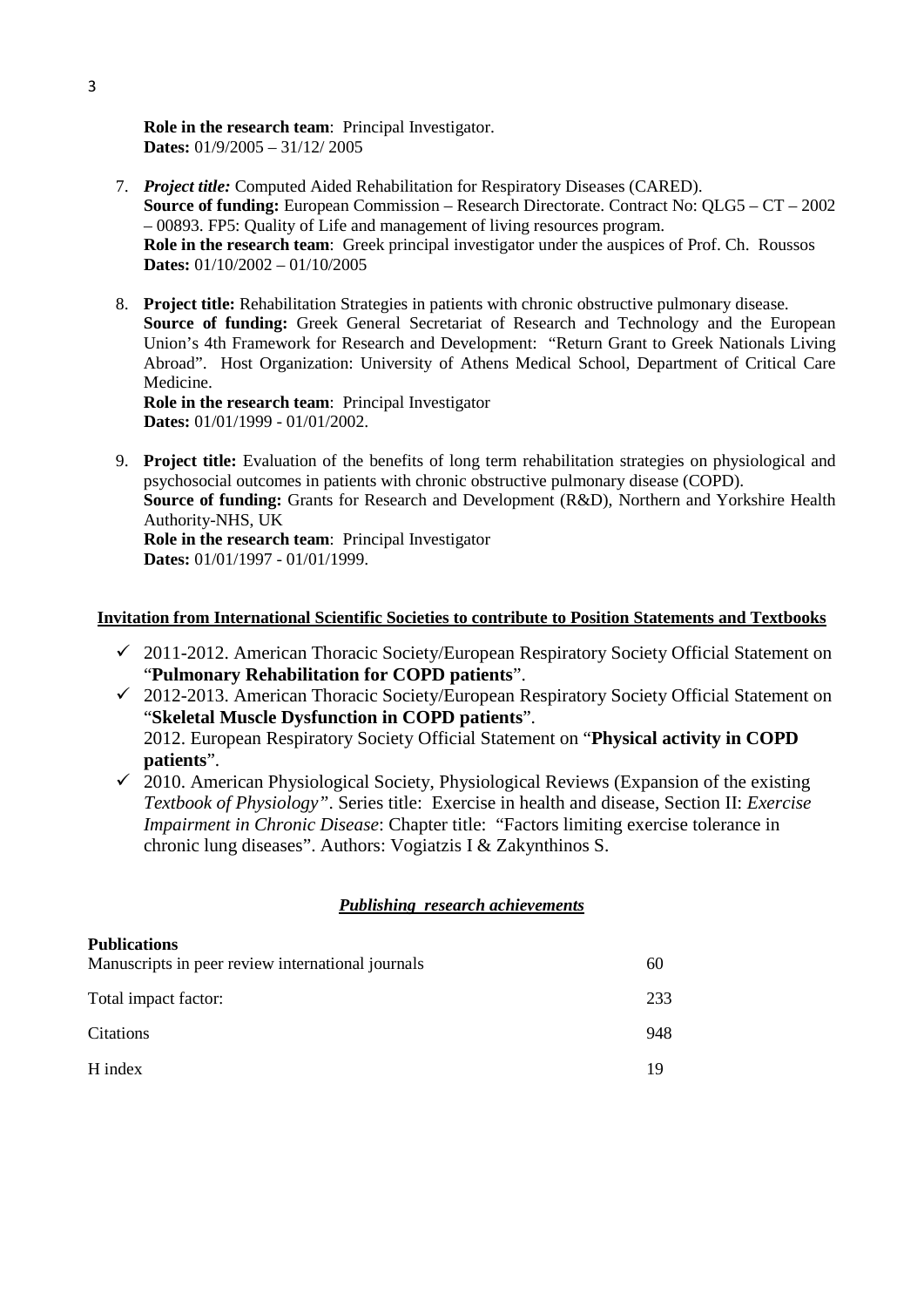## *List of publications*

- 1. Louvaris Z, Kortianou EA, Spetsioti S, Vasilopoulou M, Nasis I, Asimakos A, Zakynthinos SG, **Vogiatzis I**. [Intensity of daily physical activity is associated with central hemodynamic and leg](http://www.ncbi.nlm.nih.gov/pubmed/23845982)  [muscle oxygen availability in COPD.](http://www.ncbi.nlm.nih.gov/pubmed/23845982) **J Appl Physiol.** 2013 Jul 11. [Epub ahead of print] PMID: 23845982
- 2. **Vogiatzis I**, Zakynthinos S. [The physiological basis of rehabilitation in chronic heart and lung](http://www.ncbi.nlm.nih.gov/pubmed/23620491)  [disease.](http://www.ncbi.nlm.nih.gov/pubmed/23620491) **J Appl Physiol**. 2013 Jul;115(1):16-21. doi: 10.1152/japplphysiol.00195.2013. Epub 2013 Apr 25.
- 3. Rabinovich RA, Louvaris Z, Raste Y, Langer D, Remoortel HV, Giavedoni S, Burtin C, Regueiro EM, **Vogiatzis I**, Hopkinson NS, Polkey MI, Wilson FJ, Macnee W, Westerterp KR, Troosters T. Validity of physical activity monitors during daily life in patients with COPD. **Eur Respir J**. 2013 Feb ; PMID: 23397303
- 4. **Vogiatzis I.,** Zakynthinos G and Andrianopoulos V. **Mechanisms of Physical Activity Limitation in Chronic Lung Diseases** Pulmonary Medicine; Volume 2012, Article ID 634761, 11 pages doi:10.1155/2012/634761.
- 5. Nasis I, Kortianou EA, Clini E, Koulouris NG, **Vogiatzis I**. [Effect of rehabilitative exercise](http://www.ncbi.nlm.nih.gov/pubmed/23256723)  [training on peripheral muscle remodelling in patients with COPD: Targeting beyond the](http://www.ncbi.nlm.nih.gov/pubmed/23256723)  [lungs.](http://www.ncbi.nlm.nih.gov/pubmed/23256723) Curr Drug Targets. 2013΄14¨262-273.
- 6. Louvaris Z**,** Zakynthinos, Aliverti A S Habazettl H, Wagner H, Vasilopoulou M, Wagner PD, **Vogiatzis I**. Effect of helium breathing on peripheral muscle blood flow during exercise in COPD patients with different patterns of dynamic hyperinflation. **Journal of Applied Physiology 2012:**  113(7): 1012-1023.
- 7. P. Laveneziana, P. Palange, M. Decramer, L. Puente-Maestú, F. Maltais, R. Rabinovich, **I. Vogiatzis**, T. Troosters, H. Gosker, G. Scano, E. Barreiro. Physical activity and systemic inflammation in COPD": **European Respiratory Journal 2012**, 40(3): 522-529
- **8.** Georgiopoulou VV, Dimopoulos S, Sakellariou D, Papazachou O, Gerovasili V, Tasoulis A, Agapitou V, **Vogiatzis I**, Roussos C, Nanas S. [Cardiopulmonary Rehabilitation Enhances](http://www.ncbi.nlm.nih.gov/pubmed/22710548)  [Heart Rate Recovery in Patients with COPD.](http://www.ncbi.nlm.nih.gov/pubmed/22710548) **Respir Care**. 2012; PMID: 22710548
- 9. Van Remoortel H, Giavedoni S, Raste Y, Burtin C, Louvaris Z, Gimeno- Santos E, Langer D, Glendenning A, Hopkinson NS, **Vogiatzis I**, Peterson BT, Wilson F, Mann B, Rabinovich R, Puhan MS and Troosters T. Validity of activity monitors in health and chronic disease: a systematic review. **International Journal of Behavioral Nutrition and Physical Activity 2012;** Jul 9;9(1):84
- 10. Van Remoortel H., Giavedoni S., Rabinovich R, Raste Y., Louvaris Z., Langer D., Burtin Ch., Glendenning A., Hopkinson N., **Vogiatzis I.**, Wilson F., Mann B., Gimeno E., Troosters T. Validity of six activity monitors in Chronic Obstructive Pulmonary Disease: a comparison of indirect calorimetry. **PLoS ONE 2012;** 7(6):e39198.
- 11. Anja Frei, Kate Williams, Anders Vetsch, Fabienne Dobbels, Laura Jacobs, Katja Rüdell and Milo A Puhan,**for the PROactive consortium**. A comprehensive systematic review of thedevelopment process of 104 patient-reported outcomes (PROs) for physical activity in chronically ill and elderly people. **Health and Quality of Life Outcomes** 2011, 9:116
- 12. Elena Gimeno-Santos, Anja Frei, Fabienne Dobbels, Katja Rüdell, Milo A Puhan and Judith Garcia-Aymerich, **for the PROactive consortium**. Validity of instruments to measure physical activity may be questionable due to a lack of conceptual frameworks: a systematic review. **Health and Quality of Life Outcomes** 2011, 9:86
- 13. **Vogiatzis I.**, Louvaris Z., Habazett H., Andrianopoulos V., Wagner H., Roussos Ch., Wagner PD., Zakynthinos S. Cerebral cortex oxygen delivery and exercise limitation in patients with COPD. **European Respiratory Journal 2013**, 41(2):295-301
- **14.** Vasilopoulou K.M., **Vogiatzis I.**, Nasis I., Spetsioti S., Cherouveim E., Koskolou M., Kortianou E.A., Louvaris Z., Kaltsakas G., Koutsoukou A., Koulouris N.G., Alchanatis M. On- and offexercise kinetics of cardiac output in response to cycling and walking in COPD patients with GOLD stages I to IV. **Respiratory Physiology and Neurobiology,** May 31;181(3):351-8
- 15. **Vogiatzis I.** and Zakynthinos S*.* Factors Limiting Exercise Tolerance in Chronic Lung Diseases. **Comprehensive Physiology**, 2012: Vol 2, Issue 3: 1779-1817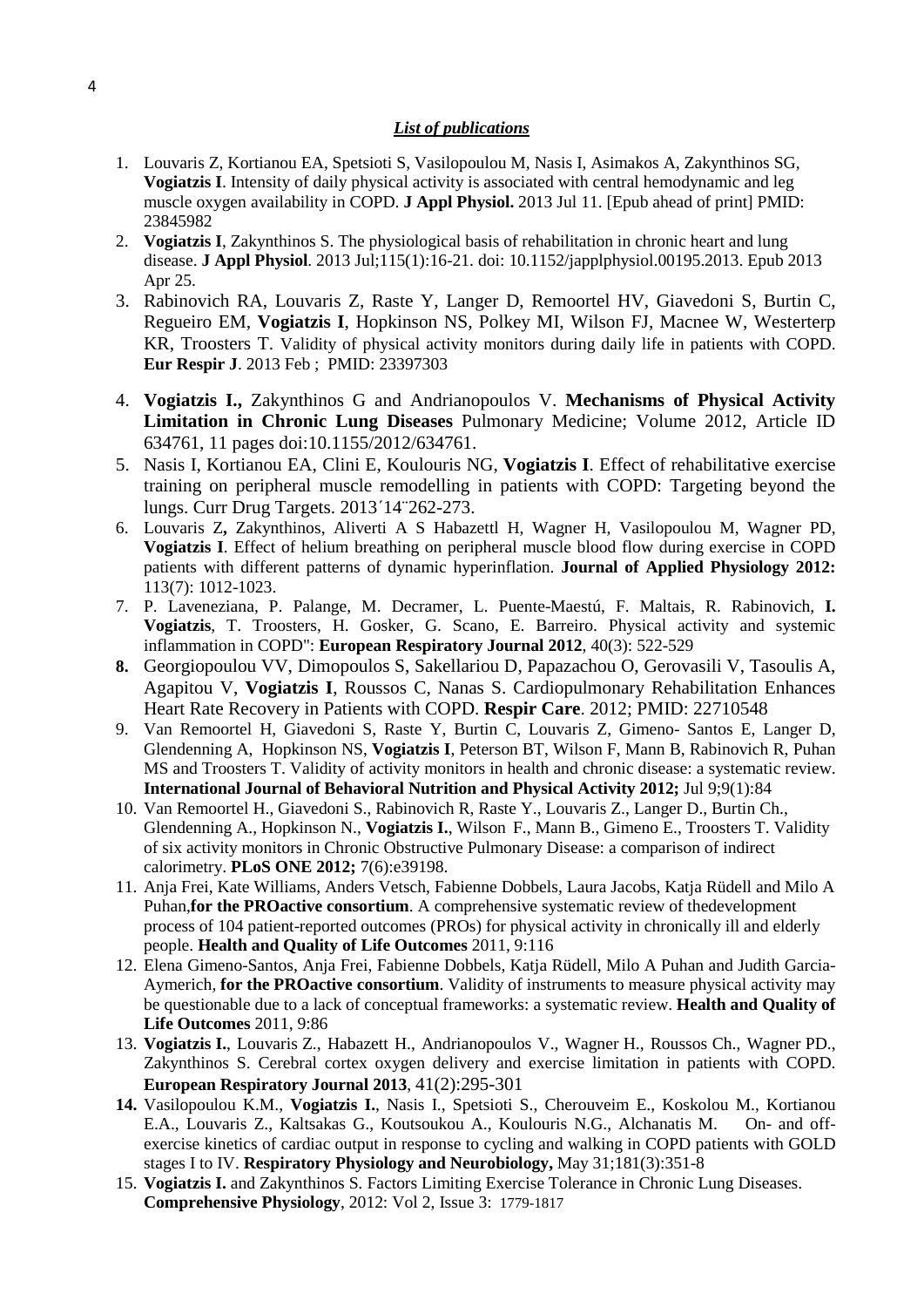- 16. Kortianou E, Nasis IG, **Vogiatzis I**. Exercise strategies for chronic respiratory diseases. **Minerva Pneumologica** 2011; 50: 111-128
- 17. **[Vogiatzis I](http://www.ncbi.nlm.nih.gov/pubmed?term=%22Vogiatzis%20I%22%5BAuthor%5D)**., [Louvaris Z,](http://www.ncbi.nlm.nih.gov/pubmed?term=%22Louvaris%20Z%22%5BAuthor%5D) [Habazettl H,](http://www.ncbi.nlm.nih.gov/pubmed?term=%22Habazettl%20H%22%5BAuthor%5D) [Athanasopoulos D,](http://www.ncbi.nlm.nih.gov/pubmed?term=%22Athanasopoulos%20D%22%5BAuthor%5D) [Andrianopoulos V,](http://www.ncbi.nlm.nih.gov/pubmed?term=%22Andrianopoulos%20V%22%5BAuthor%5D) [Cherouveim E,](http://www.ncbi.nlm.nih.gov/pubmed?term=%22Cherouveim%20E%22%5BAuthor%5D) [Wagner H,](http://www.ncbi.nlm.nih.gov/pubmed?term=%22Wagner%20H%22%5BAuthor%5D) [Roussos C,](http://www.ncbi.nlm.nih.gov/pubmed?term=%22Roussos%20C%22%5BAuthor%5D) [Wagner PD,](http://www.ncbi.nlm.nih.gov/pubmed?term=%22Wagner%20PD%22%5BAuthor%5D) [Zakynthinos SG.](http://www.ncbi.nlm.nih.gov/pubmed?term=%22Zakynthinos%20SG%22%5BAuthor%5D) Frontal cerebral cortex blood flow, oxygen delivery and oxygenation during normoxic and hypoxic exercise in athletes. **Journal of Physiology 2011**, 589: 4027-4039.
- 18. **Vogiatzis I.** Strategies of muscle training in very severe COPD patients. **European Respiratory Journal 2011**, Oct;38(4):971-5.
- **19. Vogiatzis I.**, Andrianopoulos V., Louvaris Z., Cherouveim E., Spetsioti S., Vasilopoulou M., Athanasopoulos D. Quadriceps muscle blood flow and oxygen availability during repetitive bouts of isometric exercise in simulated sailing. **Journal of Sports Science 2011,** Jul;29(10):1041-9.
- **20. [Vogiatzis I](http://www.ncbi.nlm.nih.gov/pubmed?term=%22Vogiatzis%20I%22%5BAuthor%5D)**, [Terzis G,](http://www.ncbi.nlm.nih.gov/pubmed?term=%22Terzis%20G%22%5BAuthor%5D) [Stratakos G,](http://www.ncbi.nlm.nih.gov/pubmed?term=%22Stratakos%20G%22%5BAuthor%5D) [Cherouveim E,](http://www.ncbi.nlm.nih.gov/pubmed?term=%22Cherouveim%20E%22%5BAuthor%5D) [Athanasopoulos D,](http://www.ncbi.nlm.nih.gov/pubmed?term=%22Athanasopoulos%20D%22%5BAuthor%5D) [Spetsioti S,](http://www.ncbi.nlm.nih.gov/pubmed?term=%22Spetsioti%20S%22%5BAuthor%5D) [Nasis I,](http://www.ncbi.nlm.nih.gov/pubmed?term=%22Nasis%20I%22%5BAuthor%5D) [Manta P,](http://www.ncbi.nlm.nih.gov/pubmed?term=%22Manta%20P%22%5BAuthor%5D) [Roussos C,](http://www.ncbi.nlm.nih.gov/pubmed?term=%22Roussos%20C%22%5BAuthor%5D) [Zakynthinos S.](http://www.ncbi.nlm.nih.gov/pubmed?term=%22Zakynthinos%20S%22%5BAuthor%5D) Effect of pulmonary rehabilitation on peripheral muscle fiber remodelling in COPD patients with GOLD stages II to IV. **Chest 2011**, 140: 744-752
- **21. Vogiatzis I,** , Habazettl H, Aliverti A, Louvaris Z, Athanasopoulos D, LoMauro A, Wagner H, Roussos Ch, Wagner PD, Zakynthinos S. Effect of helium breathing on intercostal and quadriceps muscle blood flow during exercise in COPD patients. **American Journal of Physiology Regulatory, Integrative and Comparative Physiology impact 2011**; Jun; 300(6):R1549-59
- 22. **Vogiatzis I,** Athanasopoulos D, Habazettl H, Aliverti A, Louvaris Z, Cherouveim E, Wagner H, Roussos Ch, Wagner PD, Zakinthinos S. Intercostal muscle blood flow limitation during exercise in chronic obstructive pulmonary disease. **American Journal Respiratory & Critical Care Medicine 2010**; 182: 1105-1113
- 23. Kortianou E, Nasis I, Spetsioti S, Daskalakis A, **Vogiatzis I.** Effectiveness of interval exercise training in patients with COPD. **Cardiopulmonary Physical Therapy Journal 2010**; 21(3): 12–19 / PMCID: PMC2941353
- **24.** Athanasopoulos D, Louvaris Z, Cherouveim E, Andrianopoulos V, Roussos C, Zakynthinos SG, **Vogiatzis I.** Expiratory muscle loading increases intercostal muscle blood flow during leg exercise in healthy humans. **Journal of Applied Physiology 2010**; 109(2):388-95.
- 25. Habazettl H, Athanasopoulos D, Kuebler WM, Wagner HE, Roussos C, Wagner PD, Ungruhe J, Zakynthinos SG, **Vogiatzis I.** Near-infrared spectroscopy and indocyanine green derived blood flow index for non-invasive measurement of muscle perfusion during exercise. **Journal of Applied Physiology 2010**; 108(4):962-7
- 26. **Vogiatzis I**, Simoes DC, Stratakos G, Kourepini E, Terzis G, Manta P, Athanasopoulos D, Roussos C, Wagner PD, Zakynthinos S. Effect of pulmonary rehabilitation on muscle remodelling in cachectic patients with COPD. **European Respiratory Journal 2010**; 36(2):301-10
- 27. **Vogiatzis I**, Zakynthinos S. Physical inactivity: common pathway to peripheral muscle weakness in chronic respiratory diseases? **European Respiratory Journal 2009;** 34: 1213-1214
- 28. **Vogiatzis I**, Athanasopoulos D, Stratakos G, Garagouni C, Koutsoukou A, Boushel R, Roussos C, Zakynthinos S. Exercise-induced skeletal muscle deoxygenation in  $O<sub>2</sub>$ -supplemented COPD patients. **Scandinavian Journal of Medicine & Science in Sports 2009;** 19: 364-372
- 29. **Vogiatzis I**, Athanasopoulos D, Habazettl H, Kuebler WM, Wagner H, Roussos C, Wagner PD, Zakynthinos S. Intercostal muscle blood flow limitation in athletes during maximal exercise. **Journal of Physiology 2009;** 587: 3665-3677
- 30. Golemati S, Moupagiatzis I, Athanasopoulos D, Vasilopoulou M, Roussos C, **Vogiatzis I.**  Comparative analysis of phase difference estimation methods quantifying asynchronies between compartmental chest wall volume signals. Conf Proc IEEE **Engineering in Medicine & Biology Soc 2009;** 2871-2874
- 31. Nasis IG, **Vogiatzis I**, Stratakos G, Athanasopoulos D**,** Koutsoukou A, Daskalakis A, Spetsioti S, Evangelodimou A, Roussos Ch. and Zakynthinos S. Effects of interval-load versus constant-load training on the BODE index in COPD patients. **Respiratory Medicine 2009**; 103(9) 1392-1398
- 32. West J, Wagner PD, Neder A, Scano A, Jones N, Zakynthinos S, **Vogiatzis I**, Nici L, Calverley P, Gosker H, Schols A, Palange P, Marciniuk D. and Butcher S. The major limitation to exercise performance in COPD is inadequate energy supply to the respiratory and locomotor muscles vs. lower limb muscle dysfunction vs. dynamic hyperinflation. **Journal of Applied Physiology 2008;** 105: 758-762.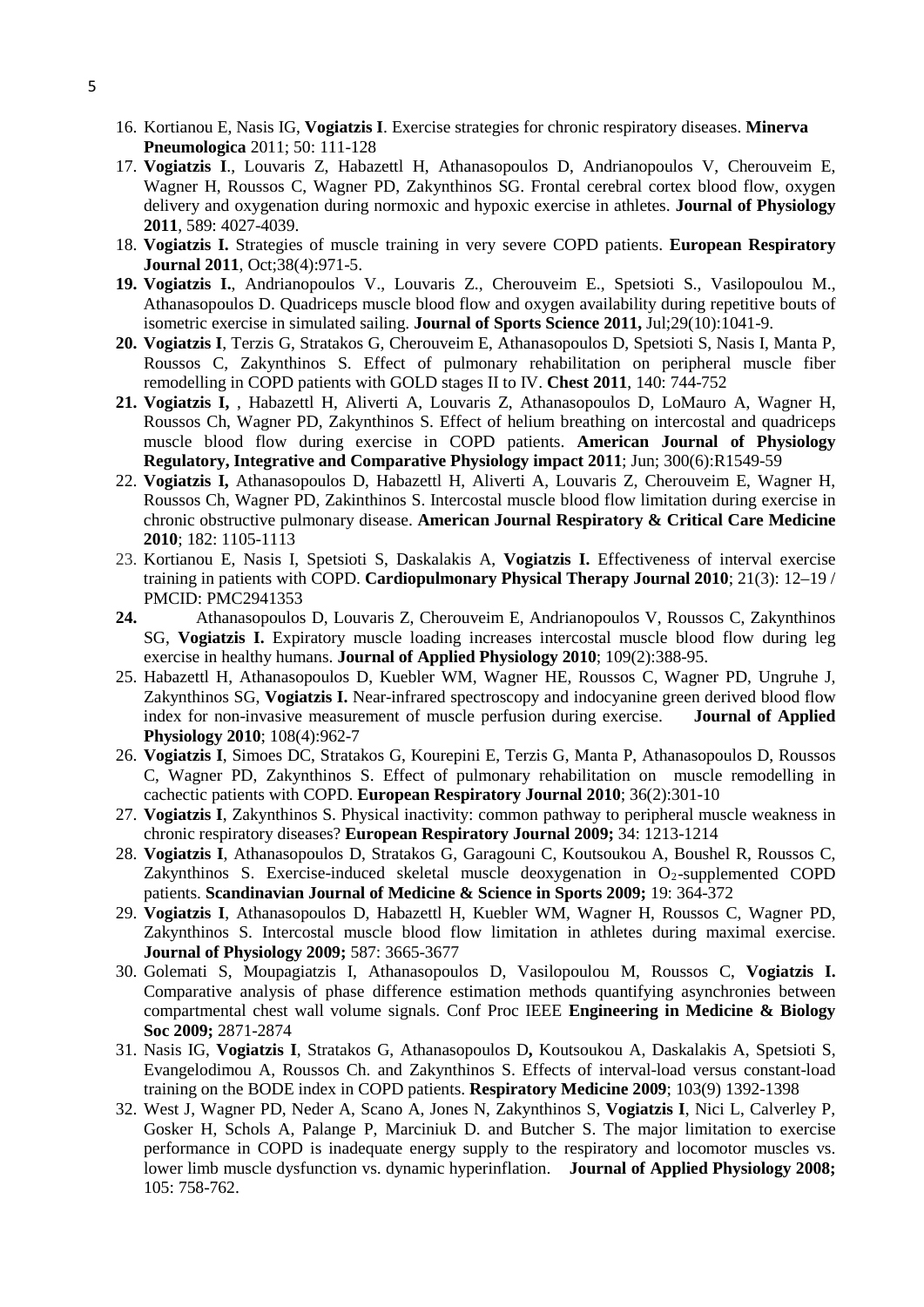- 33. Castagna O, Brisswalter J, Lacour JR, **Vogiatzis I**. Physiological demands of different sailing techniques of the new Olympic windsurfing class. **European Journal of Applied Physiology 2008;** 104: 1061-1067
- 34. **Vogiatzis I.** Prescription of exercise training in patients with COPD. **Current Respiratory Medicine Reviews 2008;** 4, 291-297
- 35. **I. Vogiatzis**, D. Athanasopoulos, R. Boushel, JA. Guenette, M. Koskolou, M. Vasilopoulou, H. Wagner, C. Roussos, PD. Wagner and S. Zakynthinos. Contribution of respiratory muscle blood flow to exercise-induced diaphragmatic fatigue in trained cyclists. **Journal of Physiology 2008;** 586: 5575-5587.
- 36. **Vogiatzis I**, Zakynthinos S, Boushel R, Athanasopoulos D, Guenette JA, Wagner H, C Roussos and PD Wagner. The contribution of intrapulmonary shunts to the alveolar to arterial oxygen difference is very small. **Journal of Physiology 2008;** 586: 2381-2391.
- 37. J.A. Guenette, **I. Vogiatzis**, S. Zakythinos, D. Athanasopoulos, M. Koskolou, S. Golemati, M. Vasilopoulou, H. E. Wagner, C. Roussos, P. D. Wagner R. Boushel. Human respiratory muscle blood flow measured by near-infrared spectroscopy and indocyanine green. **Journal of Applied Physiology 2008;** 104:1202-1210.
- 38. Terzis G, Georgiadis G, Stratakos G, **Vogiatzis I,** [Kavouras S, Manta P, Mascher H, Blomstrand E.](http://www.ncbi.nlm.nih.gov/pubmed/17874120?ordinalpos=1&itool=EntrezSystem2.PEntrez.Pubmed.Pubmed_ResultsPanel.Pubmed_RVDocSum) Resistance exercise-induced increase in muscle mass correlates with p70S6 kinase phosphorylation in human subjects. **European Journal of Applied Physiology 2008** Jan; 102(2): 145-52.
- 39. **Vogiatzis I**[, Tzineris D, Athanasopoulos D, Georgiadou O, Geladas N.](http://www.ncbi.nlm.nih.gov/pubmed/17614020?ordinalpos=3&itool=EntrezSystem2.PEntrez.Pubmed.Pubmed_ResultsPanel.Pubmed_RVDocSum) Quadriceps Oxygenation during Isometric Exercise in Sailing. **International Journal of Sports Medicine 2008** Jan; 29(1): 11-15.
- 40. **I. Vogiatzis**, G. Stratakos, D. Athanasopoulos, O. Georgiadou, S. Golemati, A. Koutsoukou, I. Weisman, C. Roussos, S. Zakynthinos. Chest wall volume regulation during exercise in COPD patients with GOLD stages II to IV. **European Respiratory Journal 2008**; 32: 1-12
- 41. **I. Vogiatzis**, O. Georgiadou, M. Koskolou, D. Athanasopoulos, K. Kostikas, S. Golemati, H. Wagner, C. Roussos1, PD. Wagner, S. Zakynthinos. Effects of hypoxia on diaphragmatic fatigue in highly trained athletes. **Journal of Physiology 2007**; 581 (1) 299–308.
- **42.** Vangelakoudi A, **Vogiatzis I**, Geladas N. Anaerobic capacity, isometric endurance, and Laser sailing performance. **Journal of Sports Sciences 2007;** 25: 1095-110
- **43.** Georgiadou O, **Vogiatzis I**, Stratakos G, Koutsoukou A, Golemati S, Aliverti A, Roussos C, Zakynthinos S. Effects of rehabilitation on chest wall volume regulation during exercise in COPD. **Eur Respir J**. 2007;29(2):284-91
- 44. **I. Vogiatzis**, S. Zakynthinos, O. Georgiadou, S. Golemati, A. Pedotti, P. Macklem, C. Roussos, A. Aliverti. Oxygen kinetics and debt during recovery from expiratory flow-limited exercise in healthy humans. **European Journal of Applied Physiology 2007;** 99(3):265-74.
- 45. **I. Vogiatzis**, G. Stratakos, DCM Simoes, G. Terzis, O. Georgiadou, C. Roussos, S. Zakynthinos. Effects of rehabilitative exercise on peripheral muscle TNFa,IL-6, IGF-I and MyoD expression in patients with COPD. **Thorax 2007;** 62:950–956.
- 46. [Roditis P, Dimopoulos S, Sakellariou D, Sarafoglou S, Kaldara E, Venetsanakos J,](http://www.ncbi.nlm.nih.gov/pubmed/17446812?ordinalpos=9&itool=EntrezSystem2.PEntrez.Pubmed.Pubmed_ResultsPanel.Pubmed_RVDocSum) **Vogiatzis I**, [Anastasiou-Nana M, Roussos C, Nanas S.T](http://www.ncbi.nlm.nih.gov/pubmed/17446812?ordinalpos=9&itool=EntrezSystem2.PEntrez.Pubmed.Pubmed_ResultsPanel.Pubmed_RVDocSum)he effects of exercise training on the kinetics of oxygen uptake in patients with chronic heart failure. **European Journal of Cardiovascular Prevention & Rehabilitation 2007;** 14(2): 304-11.
- 47. **I. Vogiatzis,** O. Georgiadou, I. Giannopoulou, M. Koskolou, S. Zakynthinos, K. Kostikas, E. Kosmas, H. Wagner, E. Peraki, A. Koutsoukou, N. Koulouris, P. D. Wagner, C. Roussos. Effects of exercise-induced arterial hypoxaemia and work rate on diaphragmatic fatigue in highly trained endurance athletes. **Journal of Physiology 2006;** 572: 539-549.
- 48. Dimopoulos S, Anastasiou-Nana M, Sakellariou Dimitrios, Drakos S, Kapsimalakou S, Maroulidis G, Roditis P, Papazahou O, **Vogiatzis I**, Roussos C, Nanas S. Effects of exercise rehabilitation program on heart rate recovery in patients with chronic heart failure. **European Journal of Cardiovascular Prevention & Rehabilitation 2006**; 13: 67-73.
- **49. I. Vogiatzis,** G. De Vito, A. Rodio, M. Marchetti. Comparison of the physiological responses to upwind and downwind sail-pumping in windsurfers. **New Zealand Journal of Sports Medicine 2005; 33(2): 66-69.**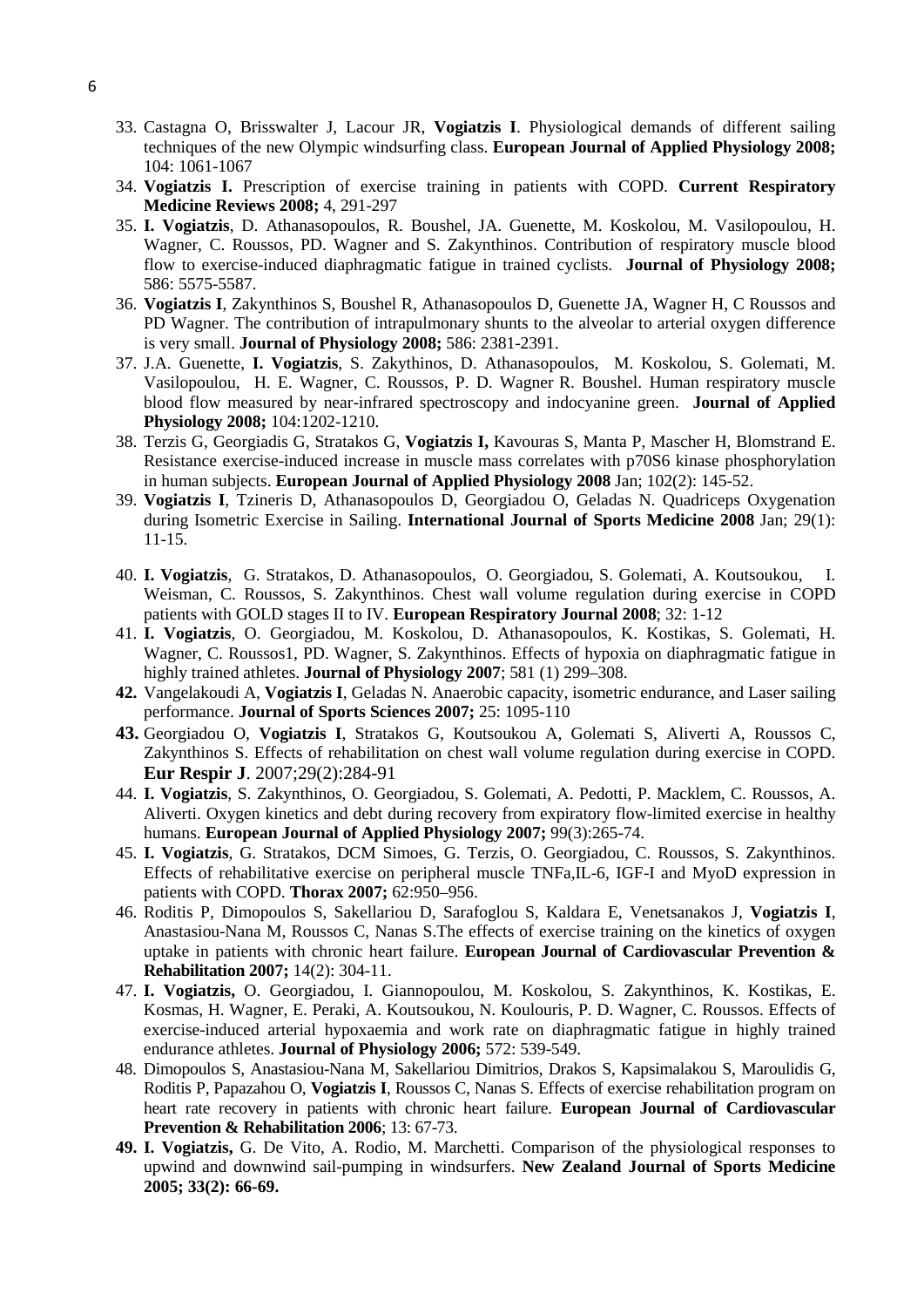- **50. I. Vogiatzis,** A. Aliverti, S. Golemati, O. Georgiadou, A. LoMauro, E. Kosmas, E. Kastanakis, C. Roussos. Respiratory kinematics by optoelectronic plethysmography during exercise in men and women. **European Journal of Applied Physiology 2005;** 93: 581-587**.**
- 51. **Vogiatzis I**, Terzis G, Nanas S, Stratakos G, Simoes DCM, Georgiadou O, Zakynthinos S, Roussos C. Skeletal muscle adaptations to interval training in patients with advanced COPD. **Chest 2005; 128:** 3838-3845.
- 52. **Vogiatzis I**, Georgiadou O, Golemati S, Aliverti A, Kosmas E, Kastanakis E, Geladas N, Koutsoukou A, Nanas S, Zakynthinos S, Roussos C. [Patterns of dynamic hyperinflation during](http://www.ncbi.nlm.nih.gov/pubmed/15964912)  [exercise and recovery in patients with severe chronic obstructive pulmonary disease.](http://www.ncbi.nlm.nih.gov/pubmed/15964912) **Thorax 2005**; 60(9):723-729. 2005.
- 53. **Vogiatzis I**., Nanas S., Kastanakis E, Georgiadou O., Papazahou O., Roussos Ch. Dynamic hyperinflation and tolerance to interval exercise in patients with advanced COPD. **European Respiratory Journal 2004**; 24(3):385-90.
- 54. **Vogiatzis I.**, G. De Vito, A. Rodio, A. Madaffari, and M. Marchetti. The Physiological Demands of Sail Pumping on Olympic Class Windsurfers. **European Journal of Applied Physiology; 2002;** 86: 450-454.
- 55. **I. Vogiatzis**, S. Nanas, Ch. Roussos. Interval training as an alternative modality to continuous exercise in patients with COPD: **European Respiratory Journal 2002**; 20(1): 12-19.
- 56. Gratziou C. Rovina N, Lignos M, **Vogiatzis I**, and Roussos C**.** Exhaled nitric oxide in seasonal allergic rhinitis in and out of poolen season. Effect of steroid and non-steroid anti-inflamatory treatment. **Clinical and Experimental Allergy**; **2001**; 31(3): 409-416
- 57. **I. Vogiatzis**, A. Williamson, J. Miles, and I. Taylor. Physiological response to moderate exercise workloads in a pulmonary rehabilitation program in patients with varying degrees of airflow obstruction. **Chest 1999**: 116: 1200-1207.
- 58. **Vogiatzis I**, Spurway NC, Jennett S, Wilson J, Sinclair. Changes in ventilation in electromyographic activity during repetitive bouts of isometric exercise in simulated sailing **European Journal of Applied Physiology**; **1996**, 72(3): 195-203.
- 59. **Vogiatzis I**., Spurway N. C., Wilson J., Boreham C. Assessment of aerobic and anaerobic demands of dinghy sailing at different wind velocities. **Journal of Sports Medicine and Physical Fitness; 1995**, 35(2): 103-107.
- 60. **Vogiatzis I.**, Roach N. K., Trowbridge E. A. Cardiovascular, muscular and blood lactate responses during dinghy 'hiking'. **Medical Science Research; 1993,** 21: 861-863.

### **Editorial articles published for manuscripts authored**

**1. Gosselink R**. Respiratory rehabilitation: improvement of short- and long-term outcome. *Eur Respir J.* 

2002 Jul; 20(1):4-5. **For the paper: I. Vogiatzis**, S. Nanas, Ch. Roussos. Interval training as an alternative

rehabilitative modality to continuous exercise in patients with COPD: **Eur Respir J 2002**; 20(1): 12-19.

**2. Kuebler WM**. How NIR is the future in blood flow monitoring? *J Appl Physiol.* 2008 Apr;104(4):905-6.

**For the paper:** J.A. Guenette, **I. Vogiatzis**, S. Zakythinos, D. Athanasopoulos, M. Koskolou, S. Golemati,

M. Vasilopoulou, H. E. Wagner, C. Roussos, P. D. Wagner R. Boushel. Human respiratory muscle blood

flow measured by near-infrared spectroscopy and indocyanine green. **J Appl Physiol 2008;** 104:1202-1210.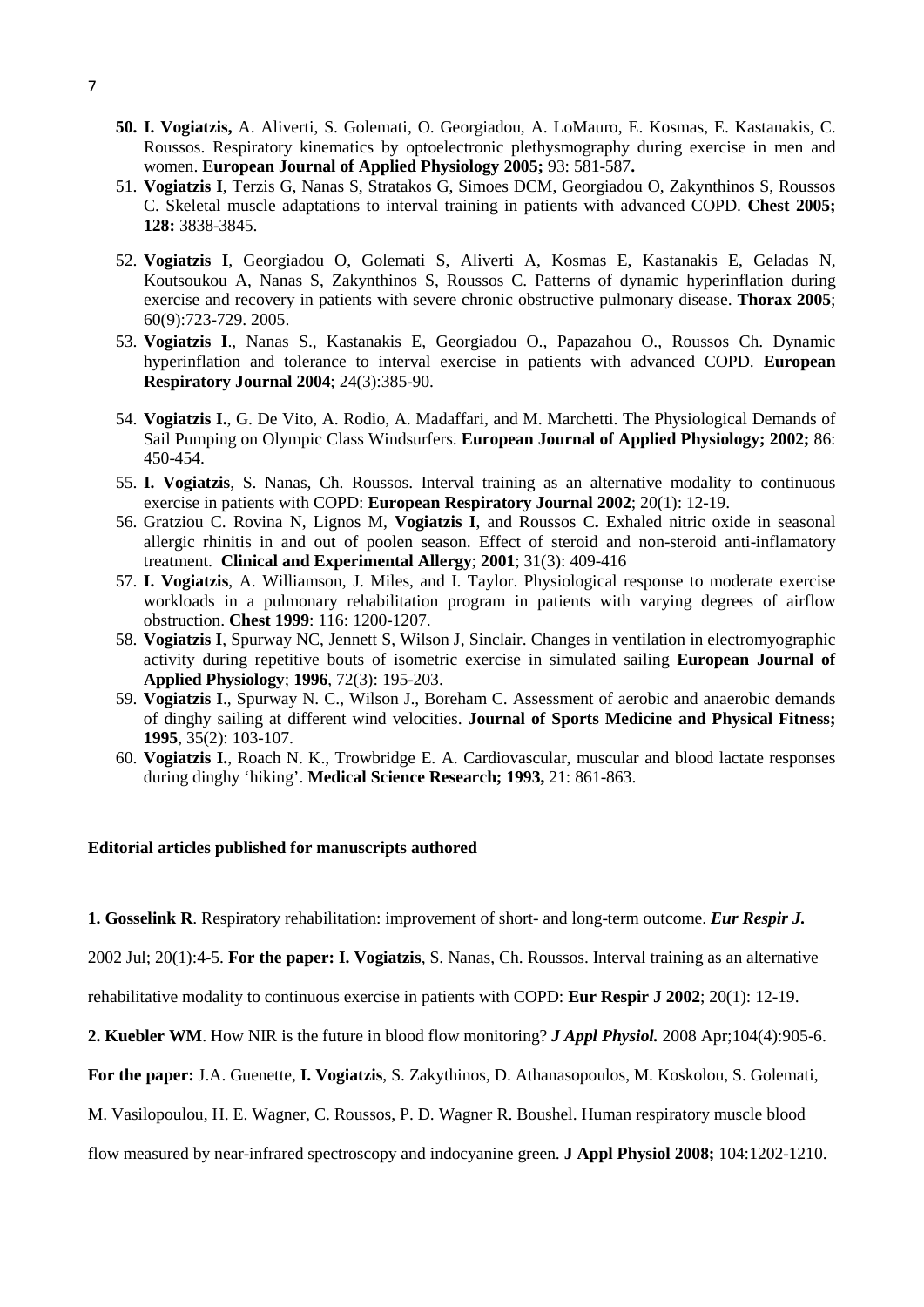**3. Secher NH, Richardson RS**. A large slice of cardiac output or humble pie for the respiratory muscles? *J Physiol.* 2009 Jul 15; 58:3411. **For the paper: Vogiatzis I**, Athanasopoulos D, Habazettl H, Kuebler WM, Wagner H, Roussos C, Wagner PD, Zakynthinos S. Intercostal muscle blood flow limitation in athletes during maximal exercise. **J Physiol 2009;** 587: 3665-3677.

**4.** Secher NH, Fisher JP. Brain at work. *J Physiol.* 2011 Aug 15; 589:4405. **For the paper: [Vogiatzis I](http://www.ncbi.nlm.nih.gov/pubmed?term=%22Vogiatzis%20I%22%5BAuthor%5D)**., [Louvaris Z,](http://www.ncbi.nlm.nih.gov/pubmed?term=%22Louvaris%20Z%22%5BAuthor%5D) [Habazettl H,](http://www.ncbi.nlm.nih.gov/pubmed?term=%22Habazettl%20H%22%5BAuthor%5D) [Athanasopoulos D,](http://www.ncbi.nlm.nih.gov/pubmed?term=%22Athanasopoulos%20D%22%5BAuthor%5D) [Andrianopoulos V,](http://www.ncbi.nlm.nih.gov/pubmed?term=%22Andrianopoulos%20V%22%5BAuthor%5D) [Cherouveim E,](http://www.ncbi.nlm.nih.gov/pubmed?term=%22Cherouveim%20E%22%5BAuthor%5D) [Wagner H,](http://www.ncbi.nlm.nih.gov/pubmed?term=%22Wagner%20H%22%5BAuthor%5D) [Roussos C,](http://www.ncbi.nlm.nih.gov/pubmed?term=%22Roussos%20C%22%5BAuthor%5D) [Wagner PD,](http://www.ncbi.nlm.nih.gov/pubmed?term=%22Wagner%20PD%22%5BAuthor%5D) [Zakynthinos SG.](http://www.ncbi.nlm.nih.gov/pubmed?term=%22Zakynthinos%20SG%22%5BAuthor%5D) Frontal cerebral cortex blood flow, oxygen delivery and oxygenation during normoxic and hypoxic exercise in athletes. **Journal of Physiology 2011**, 589: 4027-4039.

#### *Invited talks*

**1. ATS 2013 International Conference**: Postgraduate Course entitled "Key Concepts and Advances in Practical Pulmonary Rehabilitation' held May 17-22, 2013 in Philadelphia, Pennsylvania. Title of presentation: Update in the Science Of Exercise Training: "The Usual Suspects And The New Kids On The Block".

**2. Royal Brompton Hospital/National Heart & Lung Institute** – Title of Symposium: *Advances in Respiratory Medicine 2012.* Title of presentation: "Factors limiting exercise tolerance in COPD". 24<sup>th</sup> April 2012, London, UK.

**3. European Respiratory Society (ERS) Research Seminar 2011**. Title of Seminar: *Physical activity, nutritional status and systemic inflammation in COPD. Topic:* Low-intensity and high-intensity exercise training in COPD: which one is more beneficial?  $11<sup>th</sup> - 12<sup>th</sup>$  November 2011, Florence, Italy

**4. European Respiratory Society (ERS) Research Seminar 2011**. Title of Seminar: *Physical activity, nutritional status and systemic inflammation in COPD* Title: Exercise Strategies for Chronic Respiratory Disease. *Topic:* Rationale for endurance training: is the interval training the answer?  $11<sup>th</sup> - 12<sup>th</sup>$  November 2011, Florence, Italy

**5. Belgian Society for Respiratory Physiotherapy Symposium**. Title: Rehabilitation for the lung patient. Topic: Optimizing training. Time to give our patients' doping?  $25<sup>th</sup>$  March 201, Leuven Belgium.

**6. Katholieke University of Leuven, Belgium.** *Post-graduate course* on "Adapted Physical Activity". Hot Topic: «Competition between respiratory and locomotor muscles for the available energy supplies during exercise. From elite cyclists to Patients with COPD. 26<sup>th</sup> March 2011, Leuven, Belgium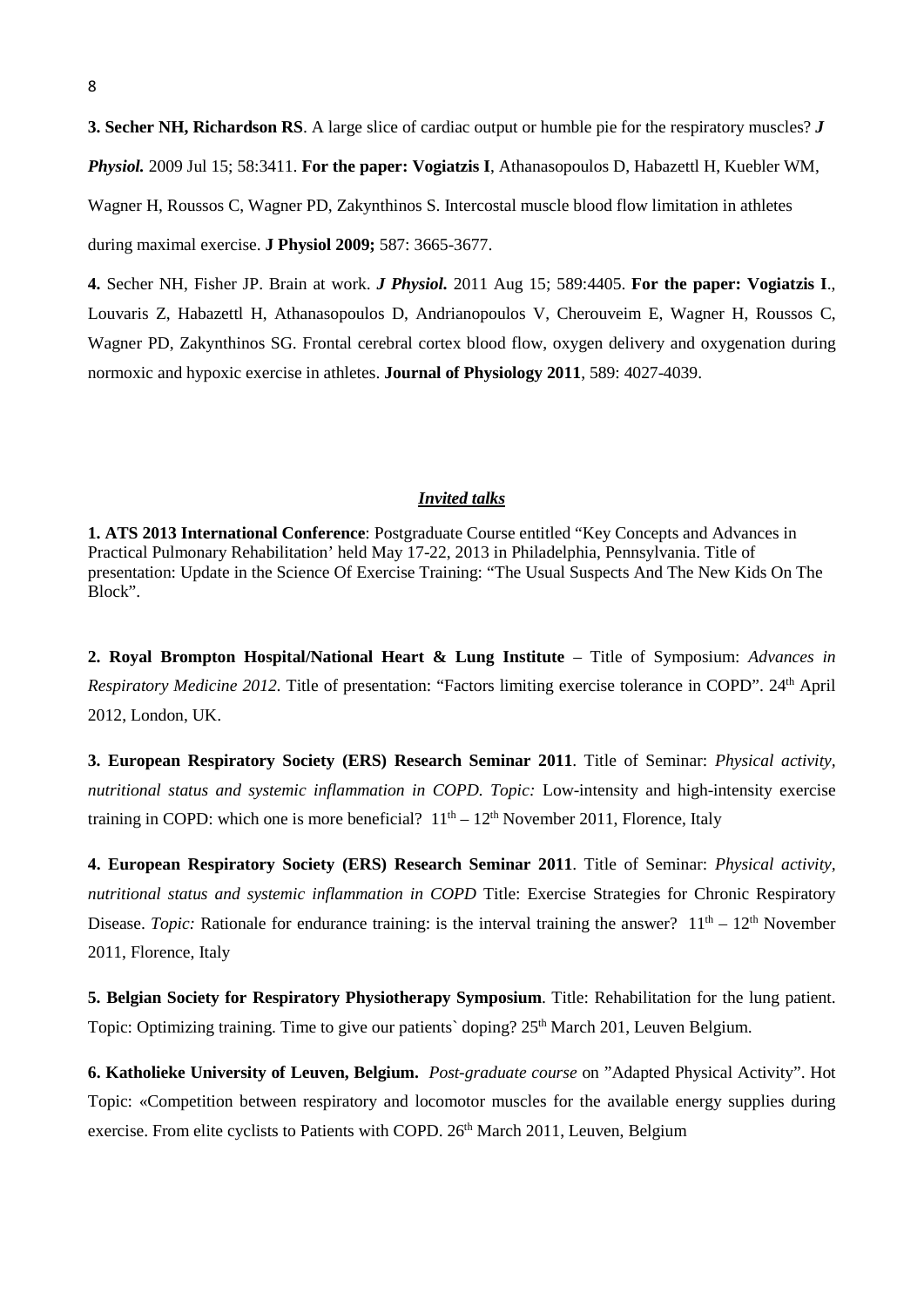**7. European Respiratory Society Annual Congress 2011**. *Symposium title*: Exercise Training. *Topic:* Rationale for endurance training. Is the interval training the answer?. 25-29<sup>th</sup> September 2011 Amsterdam, Holland.

**8. 15th State of the Art, Interdisciplinary Review Course.** Symposium on Pulmonary Rehabilitation: Effect of exercise training in COPD with GOLD Stages II to IV. Athens, 7-9 April 2011

**9. European Respiratory Society Annual Congress 2010**. **Hot Topic***:* Exercise Testing. *Title of presentation*: Blood flow to respiratory muscles during exercise in COPD. 19<sup>th</sup> September 2010 Barcelona, Spain.

**10. Experimental Biology Annual Meeting 2010. FASEB meeting**. Symposium: Interaction between respiratory and limb muscle blood flow during exercise. *Presentation title:* Respiratory and leg muscle blood flow during cycle exercise,  $24<sup>th</sup> - 28<sup>th</sup>$  2010 Anaheim, Los Angeles, California, USA.

**11. European Respiratory Society Research Seminars 2007**. *Topic: The Limits to Exercise in COPD*. New insights from new methods. *Presentation title*: Pulmonary Rehabilitation in patients with COPD. 27<sup>th</sup> and 28th September 2007, Como, Italy

**12. European Respiratory Society Research Seminars 2007.** *Topic: The Limits to Exercise in COPD*. New insights from new methods. *Presentation title*: Muscle Biopsies in patients with COPD. 27<sup>th</sup> and 28<sup>th</sup> September 2007, Como, Italy

**13. 2nd European Respiratory Care Association Congress**. *Topic:* Pulmonary Rehabilitation in COPD. *Presentation title:* How to identify patients indicated for a pulmonary rehabilitation program. 29-31 October, 2006, Athens

**14. 10th State of the Art, Interdisciplinary Review Course.** *Topic:* Systemic effects in COPD patients. Presentation t*itle:* Effects of pulmonary rehabilitation on local muscle inflammation. 21-23 April, 2006, Athens

**15. 9th State of the Art, Interdisciplinary Review Course**. *Topic:* Impact of acute and chronic conditions of hypoxia on exercise performance. *Presentation title*: Effects of arterial oxygen de-saturation on exerciseinduced diaphragmatic fatigue in elite Greek cyclists. 21-23 April, 2005, Athens

**16. 9th State of the Art, Interdisciplinary Review Course.** Topic: Disease of the airways: optimizing functional capacity. *Presentation title:* The impact of pulmonary rehabilitation on patients functional capacity, 21-23 April, 2005, Athens

**17. 8th State of the Art, Interdisciplinary Review Course.** *Workshop*: Pulmonary rehabilitation in COPD. *Presentation title*: Exercise training programs, 7-9 May, 2004, Athens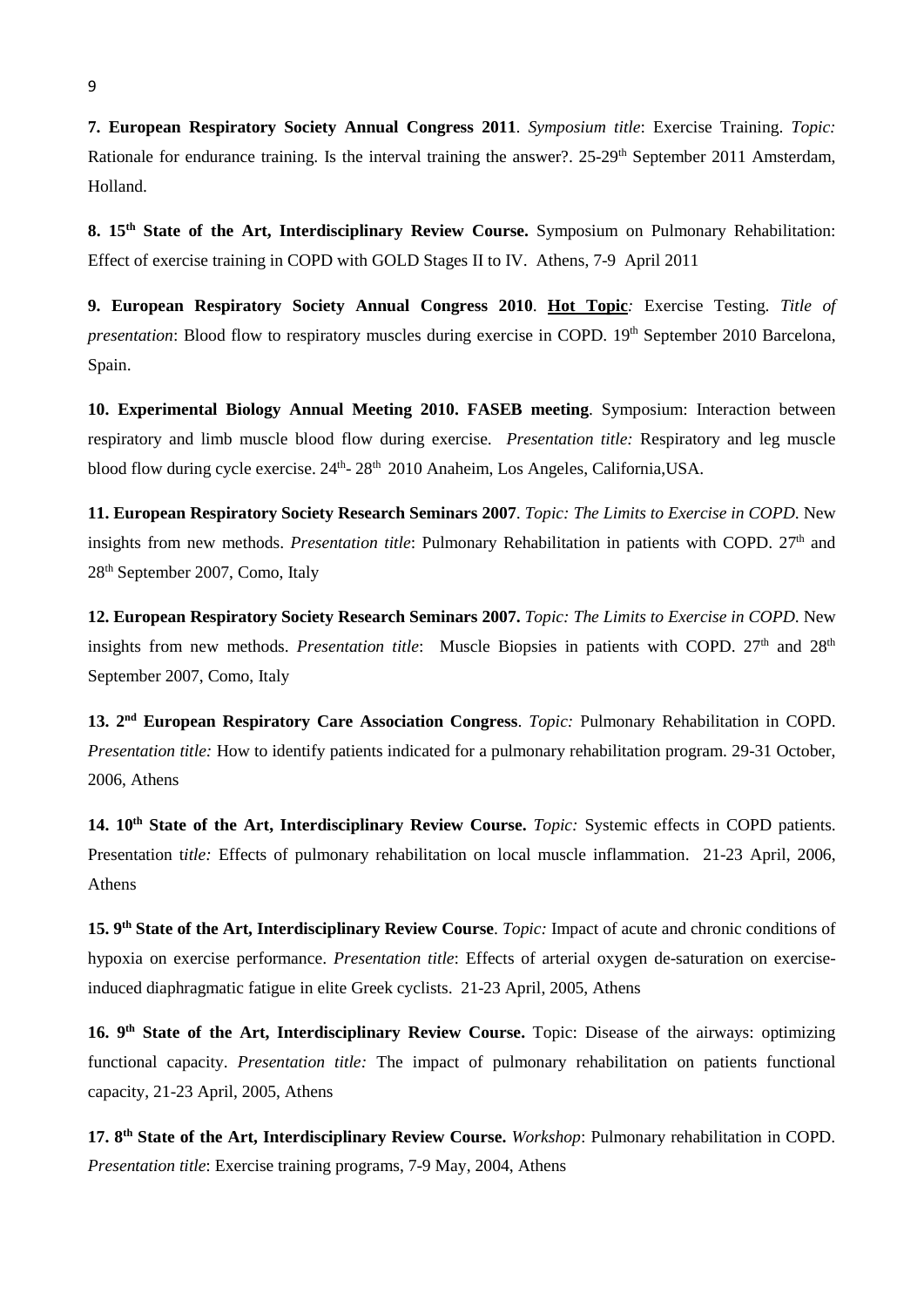**18. 2004 Pre-Olympic Congress**, *Workshop*: Performance in Aquatic Sports, *Presentation title*: Physiological assessment of Olympic Class sailors, 6-11 August 2004, Thessalonica.

**19. American College of Chest Physicians, 70th Annual Meeting**. Topic: Pulmonary Rehabilitation: the European model. *Presentation title*: Pulmonary rehabilitation settings. Seattle, USA, 23-28, October 2004.

**20. 7th European Practicum on Clinical Exercise Testing**. Tutorials and workshops. Title: Pathophysiology limiting exercise tolerance, Athens, October 13-15 2003.

**21. 7th Annual Congress of the European College of Sports Science**. Topic: Aquatic sport Physiology. *Presentation title*: Physiological demand of Olympic class sailing and implications for training modalities. Athens 24-28 July 2002.

## **Organizational abilities**

- i. **2009:** Assembling a centre for pulmonary rehabilitation for patients with chronic obstructive pulmonary disease and chronic heart failure at the 1<sup>st</sup> Department of Respiratory Medicine of the National & Kapodistrian University of Athens, at Sotiria General Hospital in Athens.
- ii. **2004:** Assembling a centre for pulmonary rehabilitation for patients with chronic obstructive pulmonary disease at the 1<sup>st</sup> Department of Critical Care and Respiratory Medicine Department of the National & Kapodistrian University of Athens, at Evangelismos General Hospital in Athens.
- iii. **2003:** Assembling a laboratory for clinical exercise testing for patients with cardiopulmonary diseases at M. Simou and G.P. Livanos Laboratories at the 1st Department of Critical Care and Respiratory Medicine Department of the National & Kapodistrian University of Athens, at Evangelismos General Hospital in Athens.
- iv. **1999:** Assembling a centre for pulmonary rehabilitation for patients with chronic obstructive pulmonary disease and chronic heart failure at the Department of Thoracic Medicine of the National & Kapodistrian University of Athens, at Eugenitionl Hospital in Athens.
- v. **1996:** Assembling a centre for pulmonary rehabilitation for patients with chronic obstructive pulmonary disease at the Department of Respiratory Medicine of the General County Hospital of Sunderland, Northern England, UK
- vi. **1996:** Assembling a laboratory for exercise testing for healthy individuals and athletes at the University of Sunderland, the Department of Health Sciences. The laboratory and its services were endorsed by the British Association for Sport and Exercise Sciences (BASES).

# **Supervision of Postgraduate research fellows**

*Postgraduate fellows who have completed Ph.D. degrees* 

- Andy Williamson, 1995-1999, Thesis title: "*Evaluation of the benefits of long-term rehabilitation strategies in patients with COPD", registered at the University of Sundreland, UK.*
- Olga Georgiadou, 2000-2005, Thesis title: "*Effects of Pulmonary Rehabilitation on exercise-induced dynamic hyperinflation in patients with COPD" registered at the University of Athens.*